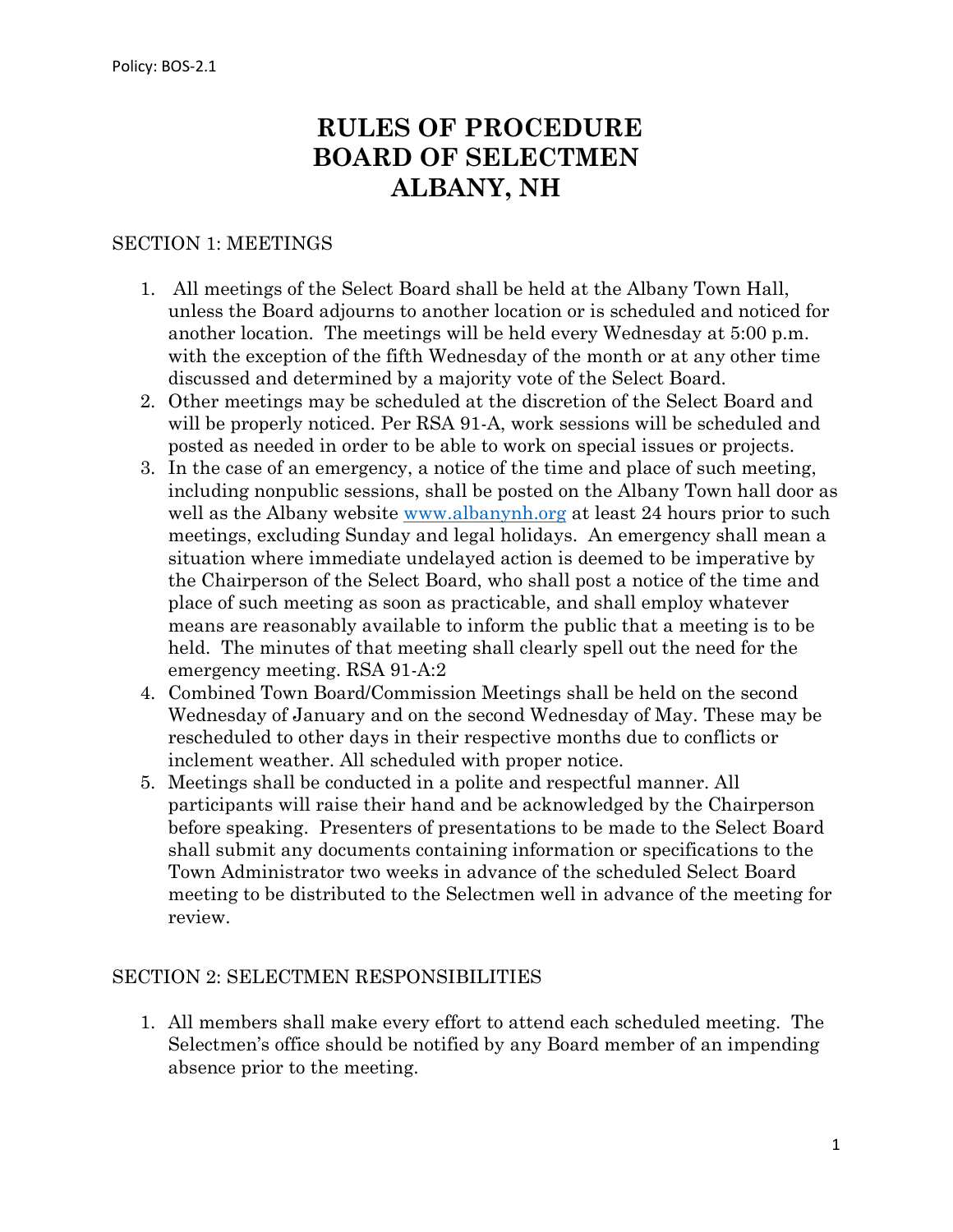- 2. Members of the Select Board have authority only when acting as a Board legally in session. One Selectman has no authority and cannot speak for the Select Board except when representing the voted position of the Select Board. The Select Board shall not be bound by any action or statement of an individual Board member, except when such statement or action is pursuant to instructions voted on by the Select Board.
- 3. Members are expected to attend assigned committee and cross-over board meetings. When unable to attend, members should notify the Chairperson of the Select Board or Town Administrator in a timely manner so an alternate may attend.
- 4. The duties of the Select Board are defined by NH Statute. Members of the Select Board shall address the Board upon recognition by the Chairman. Comment and debate shall be confined to the subject matter of the question. No Selectman shall be interrupted while speaking except for a point of order.
- 5. Two Selectmen shall constitute a quorum for the conduct of town business.
- 6. All Selectmen shall serve their term until their replacement has been qualified and sworn in. The qualification and swearing in process shall include the signing of the Code of Ethics acceptance form and receipt of a copy of the Albany Code of Ethics.
- 7. Selectmen shall conduct all of their responsibilities and town business with complete transparency in a professional, consistent, fair and balanced way.
- 8. It is the responsibility of the Select Board to encourage open communication within the town and with all Boards and Commissions.
- 9. Except in an emergency, the use and expense of town counsel shall be by a majority vote of the Select Board. The legal budget line in the municipal budget is for the Select Board's use only.

### SECTION 3: OFFICERS

ELECTION - A chairperson shall be elected at the first regularly scheduled meeting following the swearing in of members elected at the annual Town Meeting. Election shall be by a majority vote of those present. A Vice Chairman shall be elected at the first regularly scheduled meeting following the swearing in of members. Election shall be by a majority vote of those present. Appointments to various ex-officio positions and alternates on Town Boards and Commissions shall take place at this meeting also. The Selectmen shall vote yes or no to authorize the Chairperson of the Select Board to make decisions on time sensitive or critical matters of the daily operations of the Selectmen's office. *(i.e. closing of the office because of snow or an emergency)* Any decisions will be reported to the Select Board at their next scheduled meeting. *(amended October 11. 2017)*

1. DUTIES – The Chairperson shall preside at all meetings of the Board and perform all duties required by the NH Statute. The Chairperson has no regular administrative or executive duties. The Vice Chairman shall preside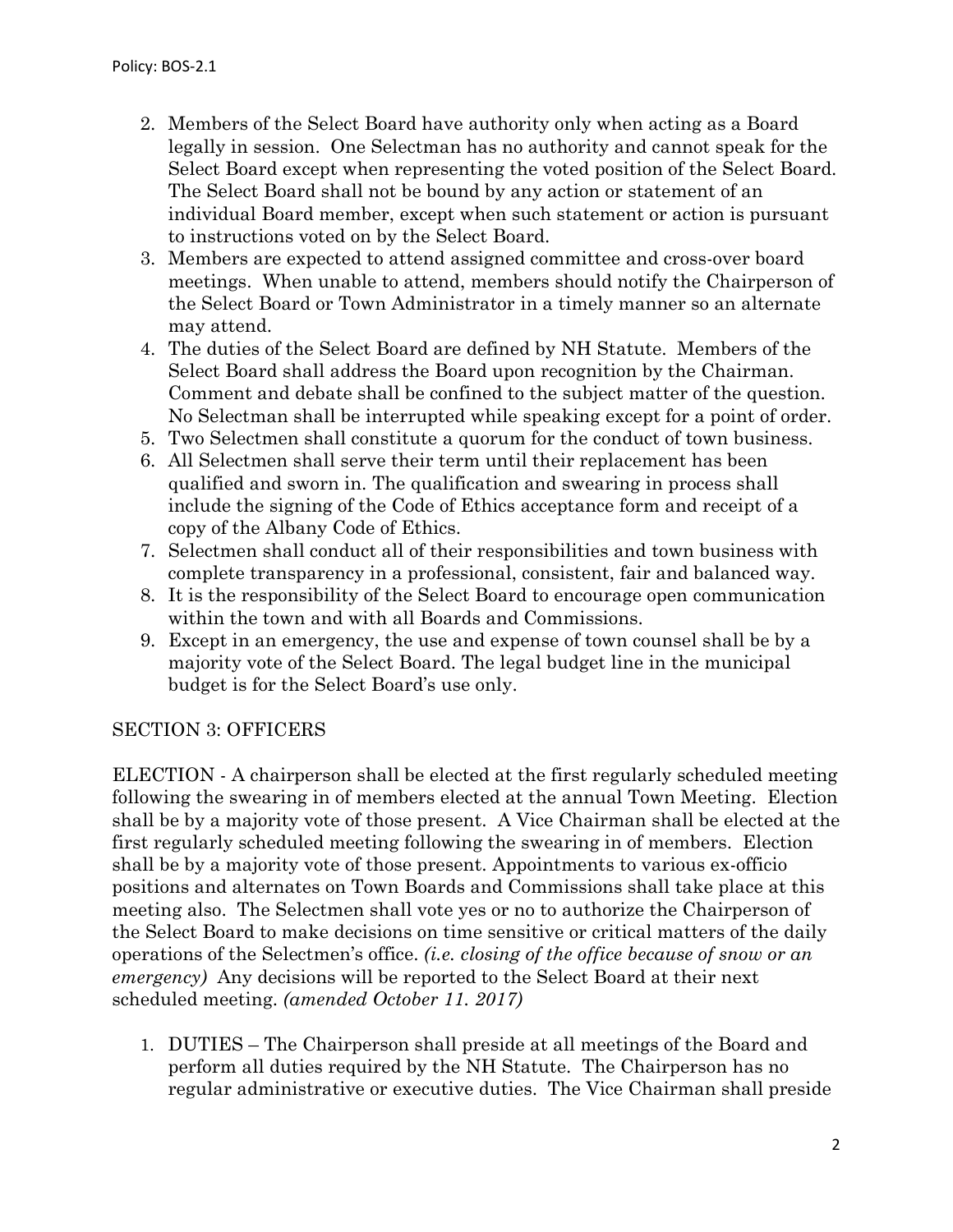at all meetings that the Chairperson is unable to attend. The Chairperson shall preserve order and decorum, may participate in the discussion of any issue before the Select Board, may submit reports and legislation to the Board of Selectmen for its consideration which shall require both motion and second by other board members, shall speak to points of order in preference to the other Board members and shall decide all questions of order or procedure, subject to appeal to the full Select Board. The Chairperson, as a single Selectman, has no authority to act on behalf of the Select Board between meetings unless the Select Board has voted at a properly held meeting to delegate that action to the Chairperson.

2. At any time a majority vote of the Select Board can overrule the Chairperson.

#### SECTION 4: COMMITTEES:

The Select Board, by vote, may delegate members of the Board to investigate Town matters, to serve on committees and perform other duties. The Select Board, by vote, shall appoint one member to act as Selectmen's representative to the Planning Board, by statute, and to the Conservation Commission, per Select Board discretion.

#### SECTION 5: AGENDA & MINUTES

- 1. The Agenda shall be compiled and published on the town website by the Town Administrator by end of Monday. The agenda is subject to change without notice. Matters submitted by members of the public must be received at the Selectmen's office by 12:00 PM on the Friday prior to the meeting. Due to scheduling and time, an item submitted by the public is not guaranteed to be placed on the next meeting's agenda. Selectmen packets with the agenda will be e-mailed on Monday by day end prior to the meeting.
- 2. The consent file shall consist of, but is not limited to the following; pistol permits, timber/excavation intents and warrants, the approval and signing of checks, building permits, sign permits, state and federal reports, and other items of customary business.
- 3. All amendments to any meeting minutes shall be in written format with the exception of spelling, punctuation, etc., or as determined by the Chairman.
- 4. All main motions and motions to amend, shall be highlighted in either bold or italic font in the written minutes.

#### SECTION 6: ORDER OF BUSINESS

Generally, the business of all meetings of the Select Board shall be transacted as follows, provided the Chairperson may, during a Selectmen meeting, rearrange items on the agenda to conduct the business before the Select Board more expeditiously.

• Call to order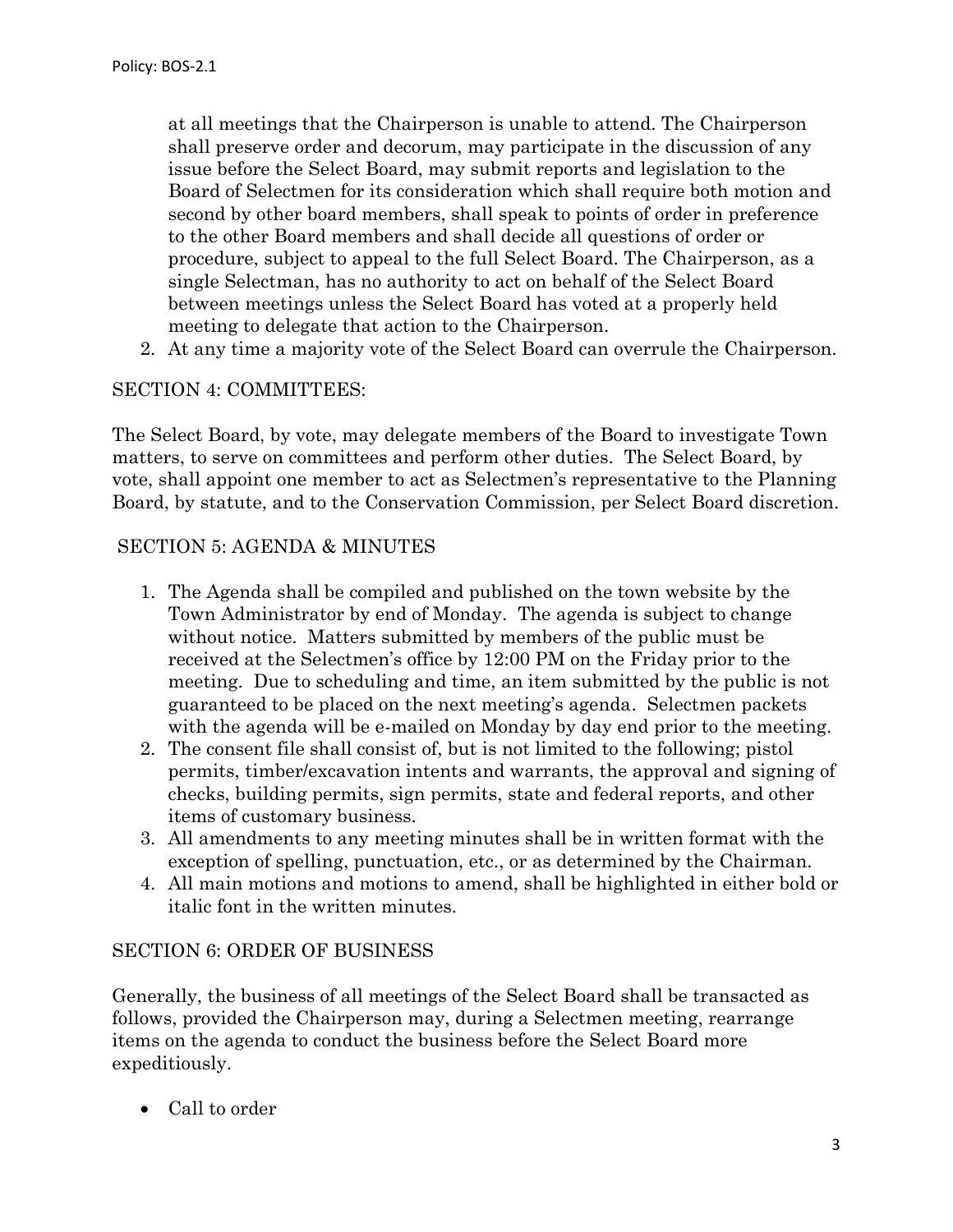- Pledge of Allegiance
- Approval of minutes
- Approval of the consent file
- Town Administrator's report
- Public Hearings
- Appointments
- New Business
- Old Business (Tabled and Pending)
- Other Business (Board update reports)
- Correspondence
- Public Comment
- NonPublic Session
- Adjournment

Old business- all items/issues under new business if not dispensed with shall be placed under old business until such time that it is dispensed with.

### SECTION 7: TOWN ADMINISTRATOR

- 1. The Town Administrator shall attend all meetings of the Select Board, unless excused by the Chairperson. The Town Administrator may take part in all Select Board's discussions if requested at the discretion of the Chairperson on all matters on the agenda, and otherwise concerning the welfare of the town. The Town Administrator is charged with preparing minutes of the Selectmen's meeting.
- 2. The Town Administrator shall conduct all responsibilities and town business with complete transparency in a professional, consistent, fair and balanced way.

### SECTION 8: RULES OF ORDER

In lieu of the complexity of Roberts Rules of Order which can be very contentious, the following basic rules of the meeting protocols and order will be applied by the Select Board Chairperson. The Chairperson shall rule on all matters raised by this rule.

- 1. The main motion is the introduction of a business issue to come before the Select Board for consideration, a vote and decision by a member of the Select Board.
	- (a) The main motion must be stated concisely and if lengthy must be submitted in writing for the record subject to the discretion of the Chairperson.
	- (b) It must be seconded in order to proceed.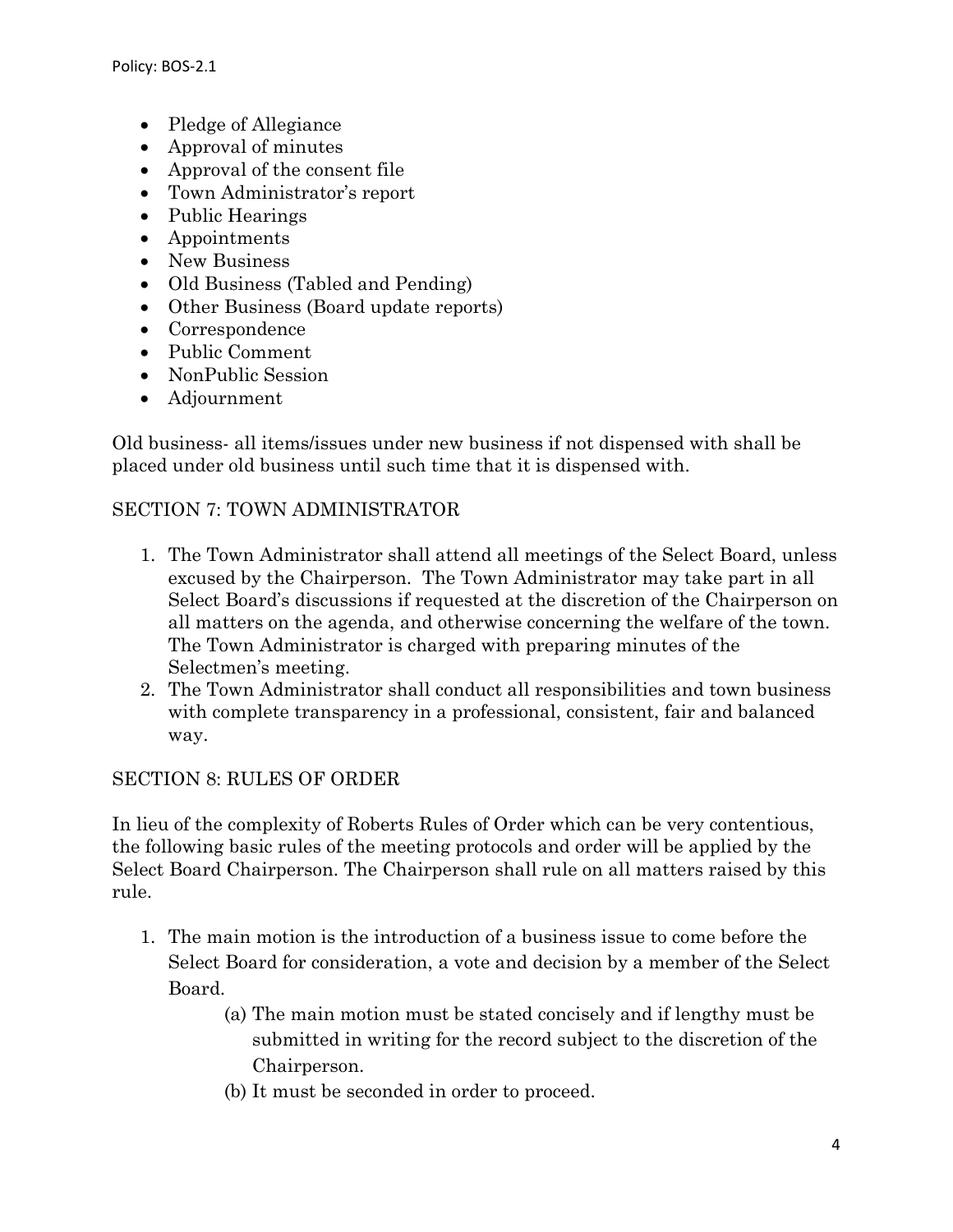- (c) Once moved & seconded, the Chairperson opens for discussion and may allot a time deadline for the discussion.
- (d) After sufficient time has transpired for discussion without an amendment, the Chairperson will call the question to a vote. It will be decided by a majority vote.
- (e) Should a member of the Select Board wish to introduce an amendment to the main motion, it must be seconded in order to proceed and must be germane to the subject of the main motion.
- (f) Once moved and seconded the Chairperson opens the amendment for discussion and may allot a time deadline for the discussion.
- (g) After sufficient time has transpired for discussion of the amendment, the Chairperson will call the question to vote on the amendment to the main motion.
- (h) All amendments to the main motion must be decided or dispensed with before the Chairperson can call the main motion as amended for a vote.
- (i) No further business may come before the Select Board until a main motion on the floor has been decided, dispensed with and voted or withdrawn.
- 2. Motion to table or postpone:
	- (a) Simple majority vote to table or postpone a vote or to delay consideration of the issue to a later date or time. This usually happens in order to gather more information on the issue.
	- (b) Must be placed under "Old Business" until such time as it is disposed of.
- 3. When a vote of the Select Board has been taken, the vote shall be recorded in the official minutes of the meeting with a numerical vote of ayes, nays and abstentions. i.e. (3-0), (2-1), (1-2), (2-0-1)

### SECTION 9: PUBLIC COMMENT

- 1. The Chairperson will announce the public comment segment of the meeting. Any person wishing to speak shall raise their hand to be identified by the Chairperson. Once recognized by the Chairperson, the speaker shall direct any questions and comments through the Chairperson. The Select Board shall be addressed as a whole and not individually. The Select Board reserves the right to not respond to public comment.
- 2. Speakers will have three minutes to address the Select Board. Comments should be brief, direct and to the point. The Chairperson reserves the right to call on anyone wishing to speak before allowing someone to speak for a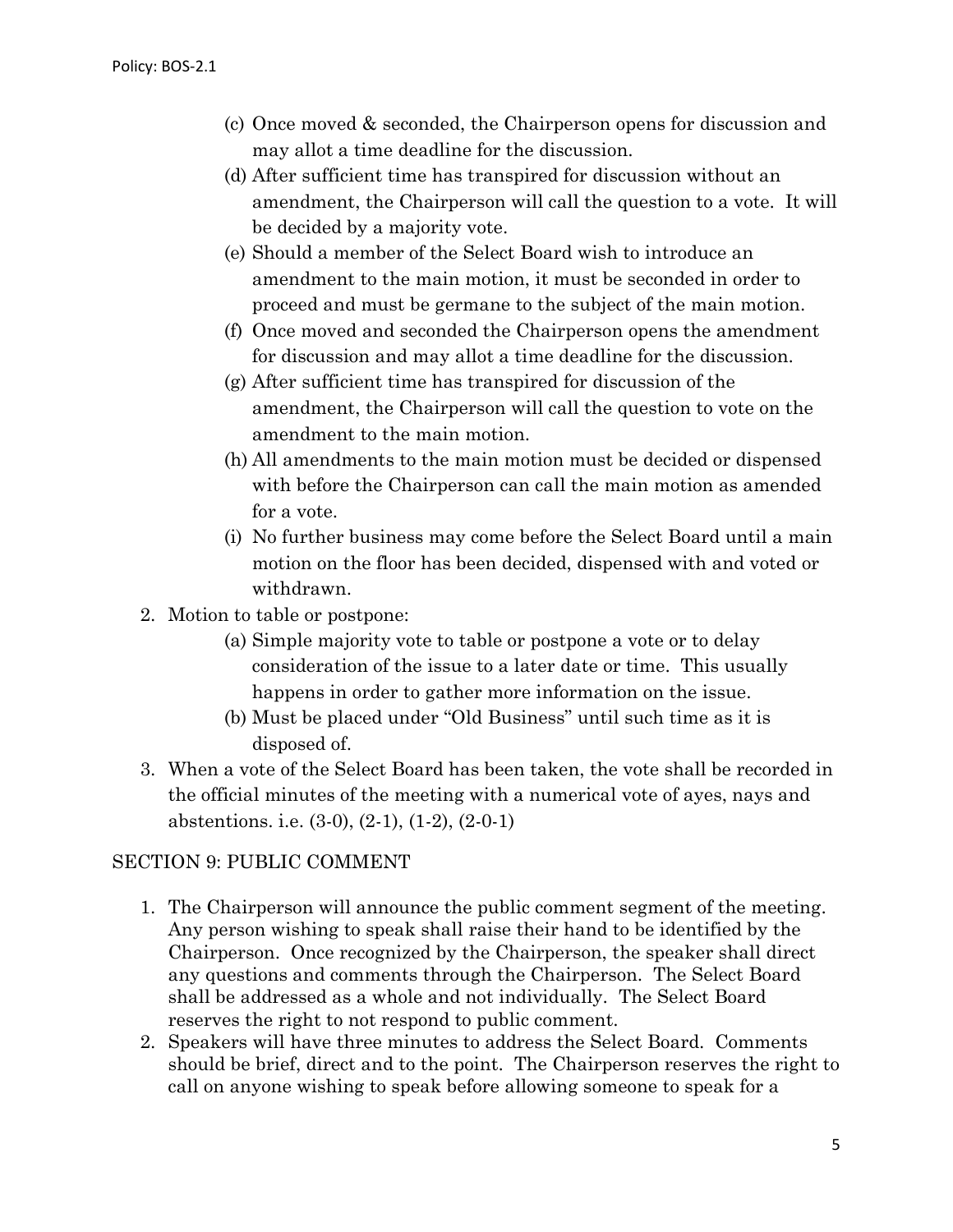second time. The Chairperson will rule on all other matters of meeting protocols or questions of order in a consistent, fair and balanced way.

- 3. Public comment during the course of the meeting will be at the discretion of the Chairperson. It will be kept short and germane to the topic and must not interfere with the business of the meeting.
- 4. Objective and constructive criticisms of town operations and programs are encouraged. In public session with no notice of the matter or issue, the Select Board will not permit complaints directed at staff or volunteers. Such matters may be addressed at a scheduled session that will be public or nonpublic at the request of the person being criticized or accused, and in their presence if they so desire per NH RSA 91-A: 2 and NH RSA 91-A:3.
- 5. In cases where a member of the audience wishes to speak on a matter or issue, the Chairperson may request said party to rise and be recognized, state said party's name, place of residence and/or purpose for addressing the Select Board. The Select Board may exercise an option to limit debate from the audience and the Chairperson may do so with majority consent of the Select Board.

#### SECTION 10: PUBLIC COMPLAINTS AND SUGGESTIONS

Citizen's complaints and suggestions shall be in writing and mailed, e-mailed, or faxed to the Selectmen's office. They will be forwarded to all three Selectmen. The Chairperson will determine whether the issue is legislative or administrative in nature. They may be placed on the agenda under correspondence or nonpublic session and then:

- 1. If legislative, and a complaint about the intent of legislative acts or suggestion for changes to such acts, and if the Board of Selectmen finds such complaint suggests a change to an ordinance or resolution of the Town, the Select Board may refer the matter to a committee, Town Administrator or the Board of Selectmen as a whole for study and recommendation.
- 2. If administrative, and a complaint regarding the administrative or employee staff performance, administrative or employee execution or interpretation of legislative policy, or administrative policy, the Selectmen shall review in nonpublic session and decide if action is to be taken.
- 3. The Board of Selectmen reserves the right to take no action on public complaints and suggestions.
- 4. Emergency complaints or issues during non-office hours shall be called in to the Carroll County Sheriff's Department or 9-1-1.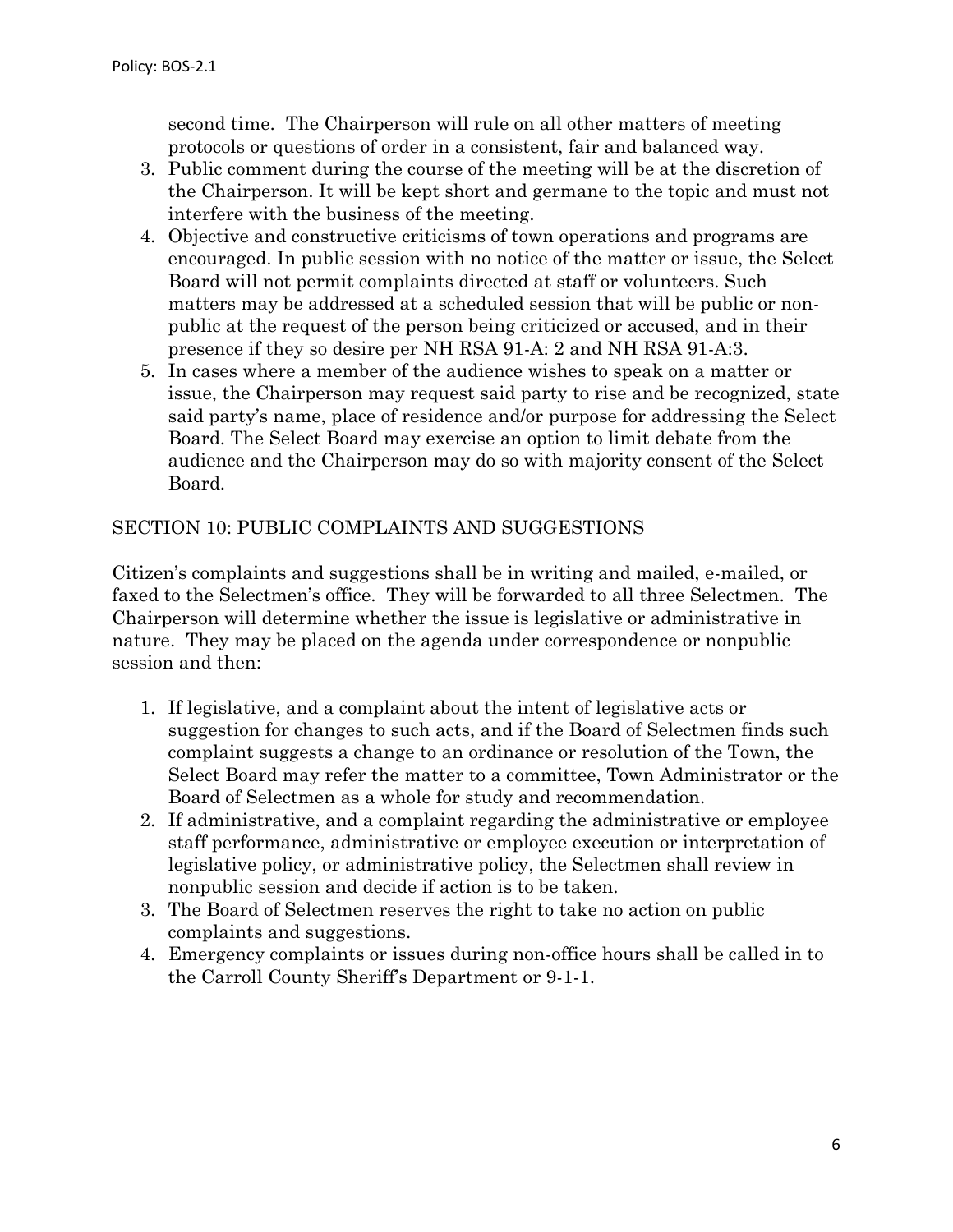### SECTION 11: BOARD, COMMITTEE, & COMMISSION ENFORCEMENT ISSUES/REQUESTS

All requests for enforcement issues/action shall be placed on a meeting agenda, discussed and voted by the requesting Board, Committee or Commission at a properly posted and conducted (quorum) meeting before presentation to the Albany Board of Selectmen for further action and/or resolution. All requests must be germane to the statutory authority of the requesting Board, Committee or Commission.

A Board, Committee or Commission request for enforcement issue/action shall be directed to the Albany Board of Selectmen in writing along with all backup information and delivered to the Selectman's Office. This request will be forwarded to all three (3) Selectmen for review and consideration by the Town Administrator and placed on the agenda for their next scheduled meeting. The Selectmen may seek advice, opinion or guidance from NHMA Legal and/or Town Counsel depending on the issue or violation.

If the request is found to be legitimate and within the statutory jurisdiction of the Albany Board of Selectmen, the Board will enforce or find a resolution to the issue within their authority and discretion as defined in the NH RSAs.

**For enforcement issues/actions:** The request must include a cover letter describing in detail the issue, violation and a recommended action to be taken along with any and all backup information surrounding the issue. Backup information shall be included with cover letter and shall consist of but not limited to the following:

- 1. Policy, ordinance, regulation, or condition that is in violation and explanation.
- 2. Documents, minutes, contracts, applications, pictures and any other information to assist in the review, enforcement and/or resolution of the issue.
- 3. Contact information of all parties involved.
- 4. Any additional information to help understand the issue.

The Chairman of any Board, Committee or Commission is welcome to contact the Selectman's Office to be placed on the agenda to present their request for enforcement, complaint or suggestion in person along with all the above listed support information.

The Board of Selectmen / Town Administrator will copy the requesting Board, Commission or Committee on the original enforcement letter being sent and, on any correspondence, enforcement or results relating to the enforcement matter.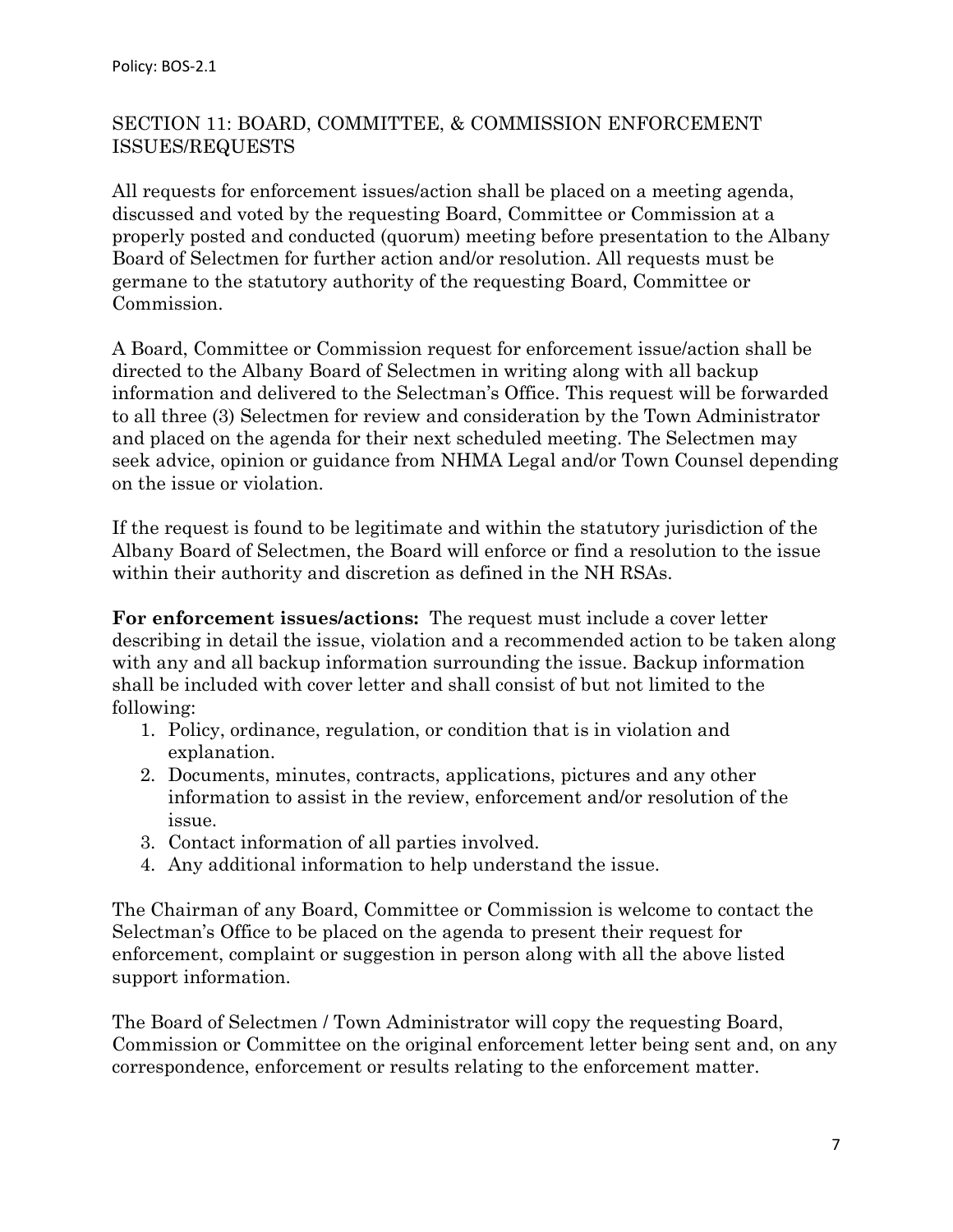### SECTION 12: SECURITY OF TOWN HALL & KEYS ISSUED

Each Selectman shall receive a key to the main office door, the Selectmen's office and the conference room along with a security code to disarm/arm the system. The same authorization will be given to the Town Administrator and the Treasurer. Authorized Board members to be key holders/security code holders to the main office door and the conference room are: Planning Board Chairperson, Planning Board Secretary, Conservation Commission Chairperson, School Board Chairperson, Cemetery Trustee Chairperson and Supervisor of the Checklist Chairperson. The Town Clerk/Tax Collector and Deputy Town Clerk/Tax Collector shall receive a key and security code to the main office door and the Town Clerk/Tax Collector's office. Each key holder will sign an acknowledgement form that they have received keys. Once their term has ended, they must surrender their keys immediately. The security company will be contacted by the Select Board Chairperson or Town Administrator to delete the key holder's security code from the system.

All keys will be stamped with a unique number and lock/door identification and the words "DO NOT DUPLICATE".

#### SECTION 13: RIGHT TO KNOW (RTK) REQUESTS NH RSA 91-A:

- 1. Shall be in writing on a form provided by the Town or a verbal request in person. The form can be found on the Albany website [www.albanynh.org](http://www.albanynh.org/) in a pdf format file or a copy can be picked up in the Selectman's Office during normal business hours.
- 2. The form shall be completed and signed by the requester. It must then be submitted to the Selectmen's office in person, by US Mail, by fax or scanned and sent electronically via email to: Albany Board of Selectmen, 1972-A NH Route 16, Albany, NH 03818, fax:(603)452-5633, e-mail: contact@albanynh.org.
- 3. Responses to the Right to Know request will be within five business days of receipt in the Selectman's Office. The requester will be notified of a reason listed within the law if the request cannot be fulfilled within five business days.
- 4. See the specified RTK Form 1 attached to this policy.

#### SECTION 14: CONTRACTS AND LEASES

### **Review and Execution Process for contracted projects and the leasing of Town Property:**

1. Time frame for the review process – minimum of 2 weeks – may be longer depending on the complexity of the contract or lease.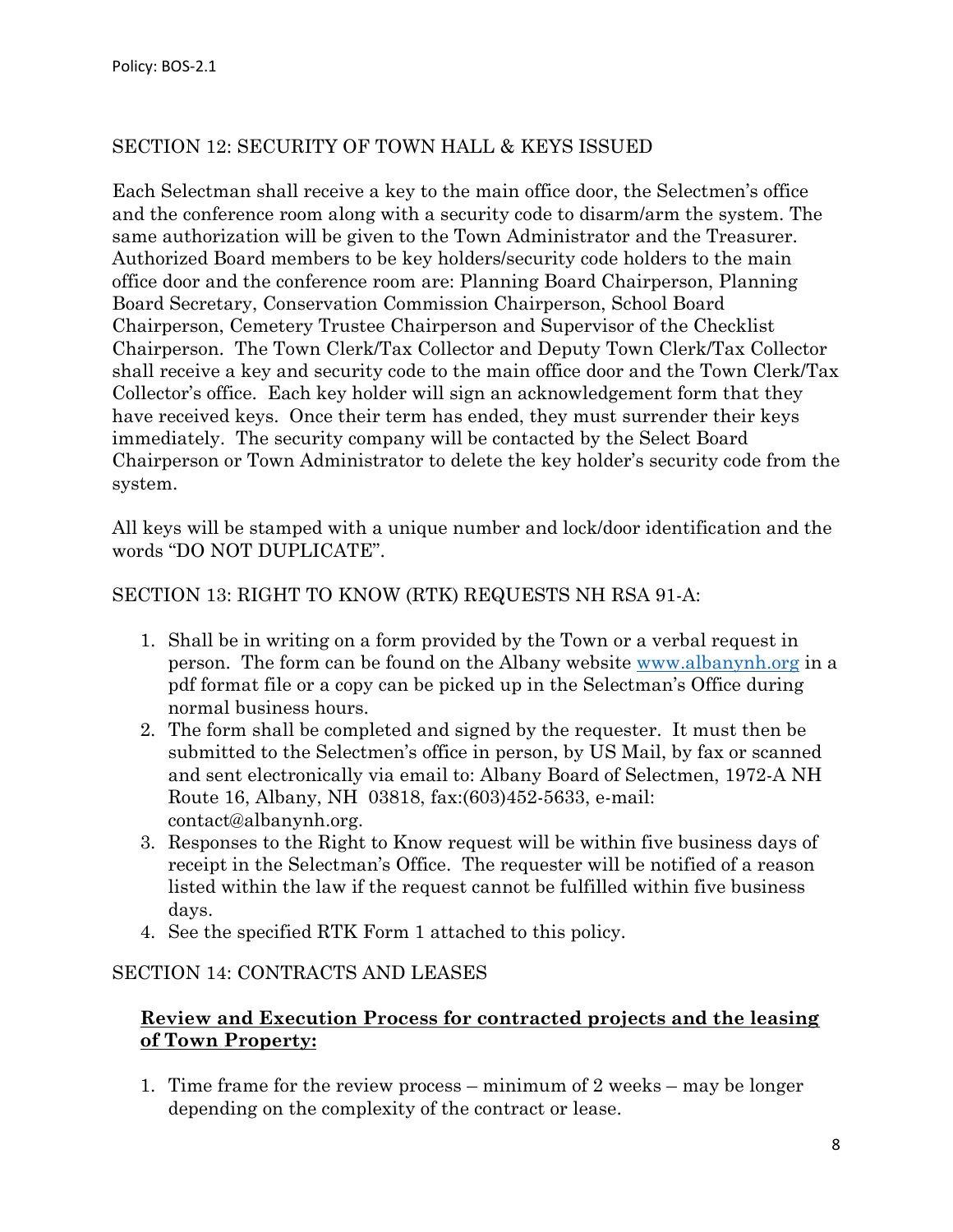- 2. The Select Board shall initially review all contracts/leases for completeness and content to cover the intent of the proposed project/job or lease of Town property to include but not limited to liability, insurance, indemnification, terms, payments, amending, duration, etc.
- 3. All contracts/leases shall be reviewed for proper liability & indemnification content by the Town of Albany's current insurance carrier (PRIMEX).
- 4. All contracts/leases shall be reviewed for proper content and legality by the Town of Albany's Town Counsel.
- 5. All contracts and leases shall be approved by a majority vote of the Select Board.
- 6. The only person(s) who have authority to sign contracts and leases is the Chairman of the Select Board or in his/her absence, the Vice Chairman after a majority vote of the Select Board.
- 7. All contracts and lease contracts shall be notarized.
- 8. Per NH RSA 41:11-a, Property may be leased or rented when not needed for public use, although if the term of the agreement is for more than one year, a vote of the legislative body is necessary to ratify the agreement.

#### **Review and Execution Process for lease contracts of equipment for the Town:**

- 1. Time frame for the review process minimum of 2 weeks may be longer depending on the complexity of the lease contract.
- 2. Board of Selectmen will initially review all lease contracts for completeness and content to cover the Town's best interest.
- 3. All contract leases may be reviewed for liability & indemnification by the Town of Albany's current insurance carrier (PRIMEX) if there are questions regarding liability or other concerns.
- 4. All lease contracts may be reviewed for proper content & legality by the Town of Albany's Town Counsel if there are any legality concerns.
- 5. All lease contracts shall be approved by a majority vote of the Select Board.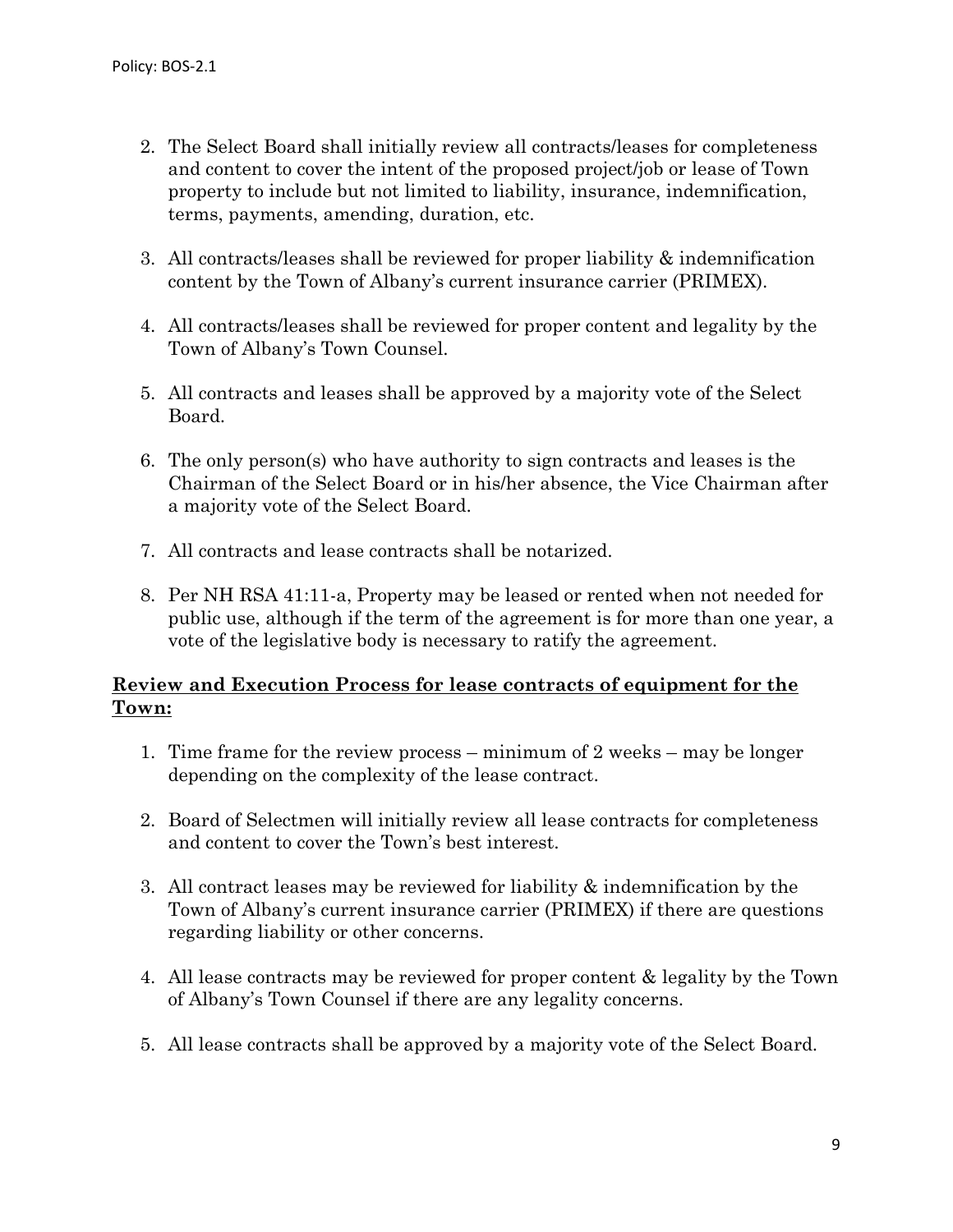6. The only person(s) who have authority to sign contract leases is the Chairman of the Select Board or in his/her absence the Vice Chairman after a majority vote of the Select Board.

### SECTION 15: USE & RENTAL OF TOWN HALL/TOWN PROPERTY-NH RSA 41:11-a

Use and rental of any town property is subject to a majority vote of the Select Board. All policies and procedures shall be established and documented by a majority vote of the Select Board.

### SECTION 16: AMENDMENT PROCEDURE

An amendment to these Rules of Procedure may be moved at a Select Board meeting, but shall not be voted upon until the next regularly scheduled meeting, not less than seven (7) days later. A copy of any amendment shall then be certified and submitted to the Town Administrator for inclusion in the Selectmen's records.

The Town Administrator shall be responsible for the updating and distribution of the most current version of the Rules of Procedure containing the most current amendments to the document and updating the Town Web Site with the same.

### SECTION 17: SELECTMEN'S OFFICE HOURS:

Monday 12pm – 4pm, Tuesday 9am – 12pm and 1pm – 4pm, Wednesday 12pm – 4pm, Thursday Closed, Friday 9am – 12 pm and 1pm – 4pm. Should these times change or the Selectman's Office be closed for a holiday or any other reason, it will be posted on the Albany website in a timely manner and a displayed notice will be posted in the window of the main entrance door to the Albany Town Hall.

#### SECTION 18: ANNUAL REPORT

After review with the Select Board, the Chairperson shall be responsible to submit a report to the Town Administrator by February 15th for inclusion in the Annual Town Report describing the accomplishments of the Select Board from the previous year and any other pertinent information that the townspeople may need to be informed of.

#### SECTION 19: EFFECTIVE DATE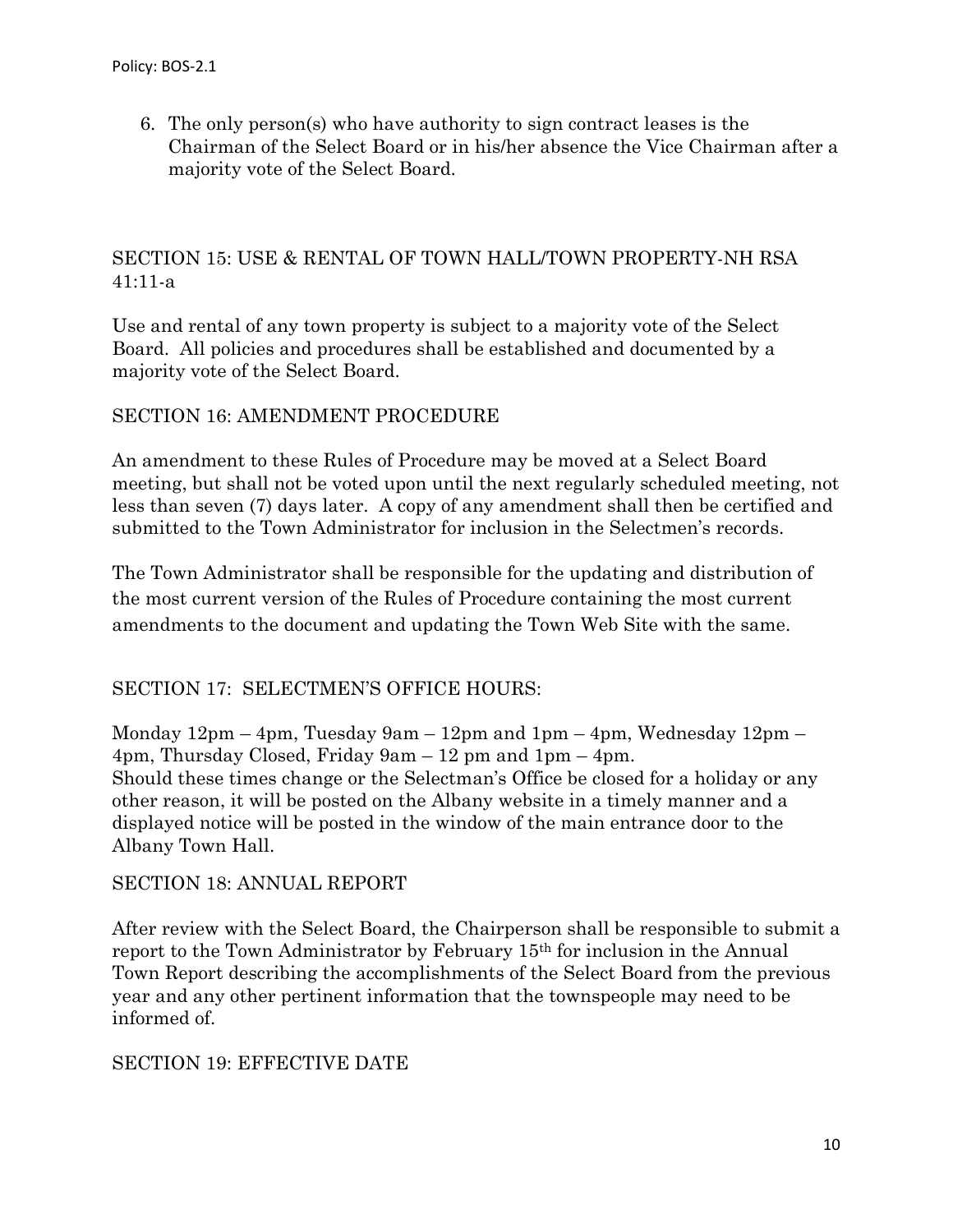These rules of procedure shall take effect immediately following a majority vote of the Select Board at a regularly scheduled Selectmen's meeting.

Adopted by the Albany Board of Selectmen on: August 3, 2016

Amended: December 21, 2016 Amended: October 11, 2017 Amended: October 18, 2017 Amended: June 13, 2018 Amended: September 12, 2018 Amended: May 1, 2019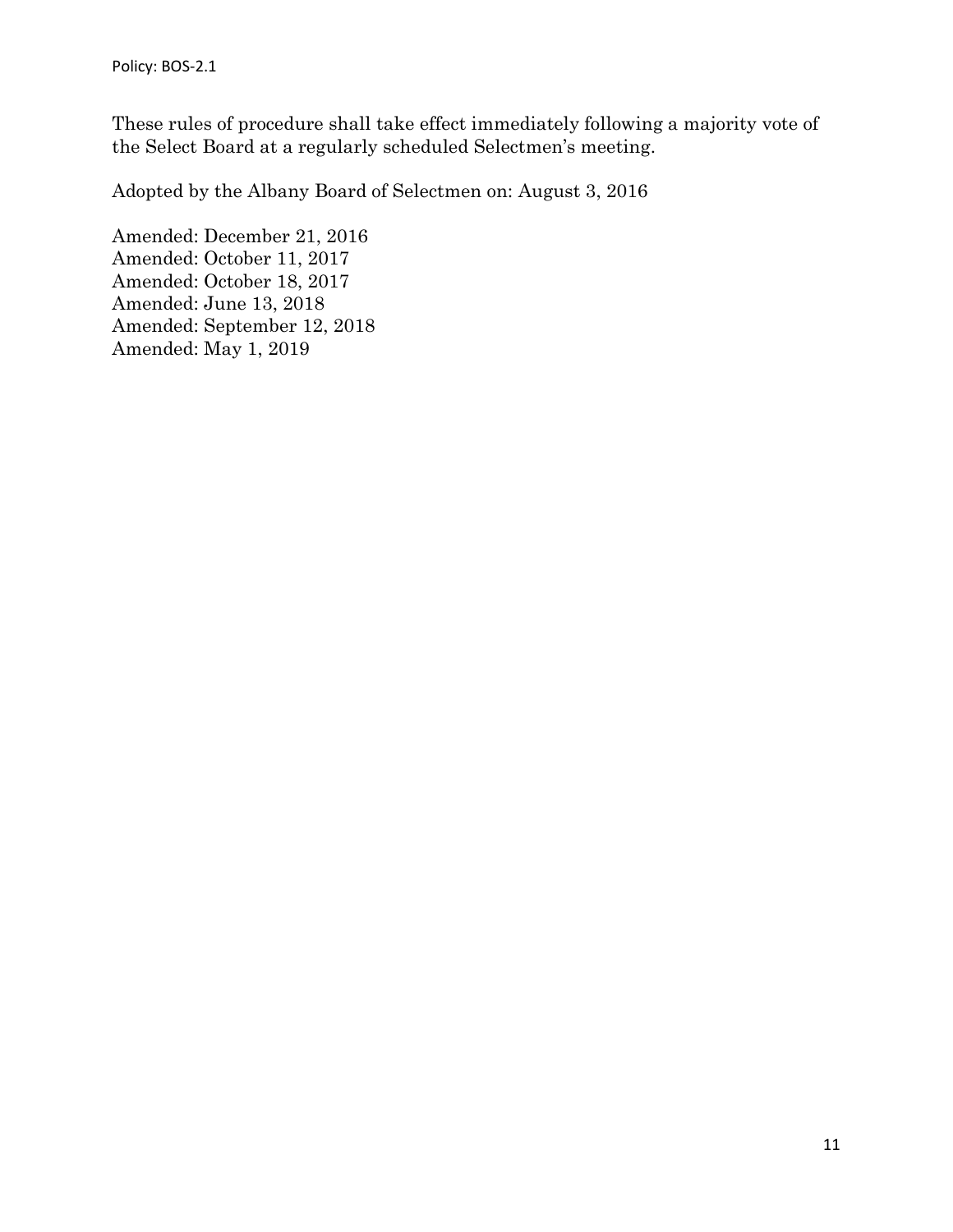Policy: BOS-2.1

## **FORM 1**

## **"RIGHT TO KNOW" REQUEST**

The public information identified below is requested forthwith, pursuant to New Hampshire RSA 91-A.

**DATE OF REQUEST: INFORMATION REQUESTED FROM: Town of Albany** Fax:(603)452-5633 1972-A NH Route 16 e-mail: contact@albanynh.org Albany, NH 03818

#### **REQUESTED BY\_\_\_\_\_\_\_\_\_\_\_\_\_\_\_\_\_\_\_\_\_\_\_\_\_\_\_\_\_\_\_\_\_\_\_\_\_\_\_\_\_\_\_\_\_\_\_\_\_\_\_\_\_\_\_\_\_\_\_\_**

**\_\_\_\_\_\_\_\_\_\_\_\_\_\_\_\_\_\_\_\_\_\_\_\_\_\_\_\_\_\_\_\_\_\_\_\_\_\_\_\_\_\_\_\_\_\_\_\_\_\_\_\_\_\_\_\_\_\_\_\_\_\_\_\_\_\_\_\_\_\_\_\_\_\_**  Name, address, phone number and e-mail address

#### **SIGNATURE OF PERSON MAKING REQUEST:**

X\_\_\_\_\_\_\_\_\_\_\_\_\_\_\_\_\_\_\_\_\_\_\_\_\_\_\_\_\_\_\_\_\_\_\_\_\_\_\_\_\_\_\_\_ **DATE:** \_\_\_\_\_\_\_\_\_\_\_\_\_\_\_\_\_\_\_\_\_\_\_

**PUBLIC INFORMATION REQUESTED:**

**I request the following information:** 

I WISH TO ONLY REVIEW THIS INFORMATION AT THIS TIME BUT RESERVE THE RIGHT TO HAVE COPIES MADE AT THE PUBLISHED RATE PER PAGE.

I REQUEST COPIES OF THE INFORMATION REQUESTED - COST TO REPRODUCE INFORMATION REQUESTED PER COPY: \_\_\_\_\_\_\_\_\_\_\_\_\_\_\_\_\_\_\_\_\_\_\_\_\_\_\_\_\_\_\_\_\_\_\_\_\_

EMAIL A PDF COPY OF INFORMATION REQUESTED TO MY EMAIL ADDRESS LISTED ABOVE IF AVAILABLE IN ELECTRONIC FORMAT.

IF THE REQUESTED INFORMATION IS NOT IMMEDIATELY AVAILABLE, I WOULD LIKE TO BE NOTIFIED AT WHICH TIME IT WILL BE AVAILABLE VIA PHONE OR EMAIL.

IF THE REQUESTED INFORMATION IS NOT AVAILABLE, I WOULD LIKE A WRITTEN EXPLANATION AS TO THE EXACT REASON.

#### **NAME & SIGNATURE OF PERSON ACCEPTING REQUEST:** \_\_\_\_\_\_\_\_\_\_\_\_\_\_\_\_\_\_\_\_\_\_\_\_\_\_\_\_\_

| DATE:                                             |  |
|---------------------------------------------------|--|
| NAME & SIGNATURE OF PERSON RESPONDING TO REQUEST: |  |
|                                                   |  |
| <b>RESPONSE</b>                                   |  |
| DATE:                                             |  |

X\_\_\_\_\_\_\_\_\_\_\_\_\_\_\_\_\_\_\_\_\_\_\_\_\_\_\_\_\_\_\_\_\_\_\_\_\_\_\_\_\_\_\_\_\_**DATE:** \_\_\_\_\_\_\_\_\_\_\_\_\_\_\_\_\_\_\_\_\_\_\_\_\_\_\_\_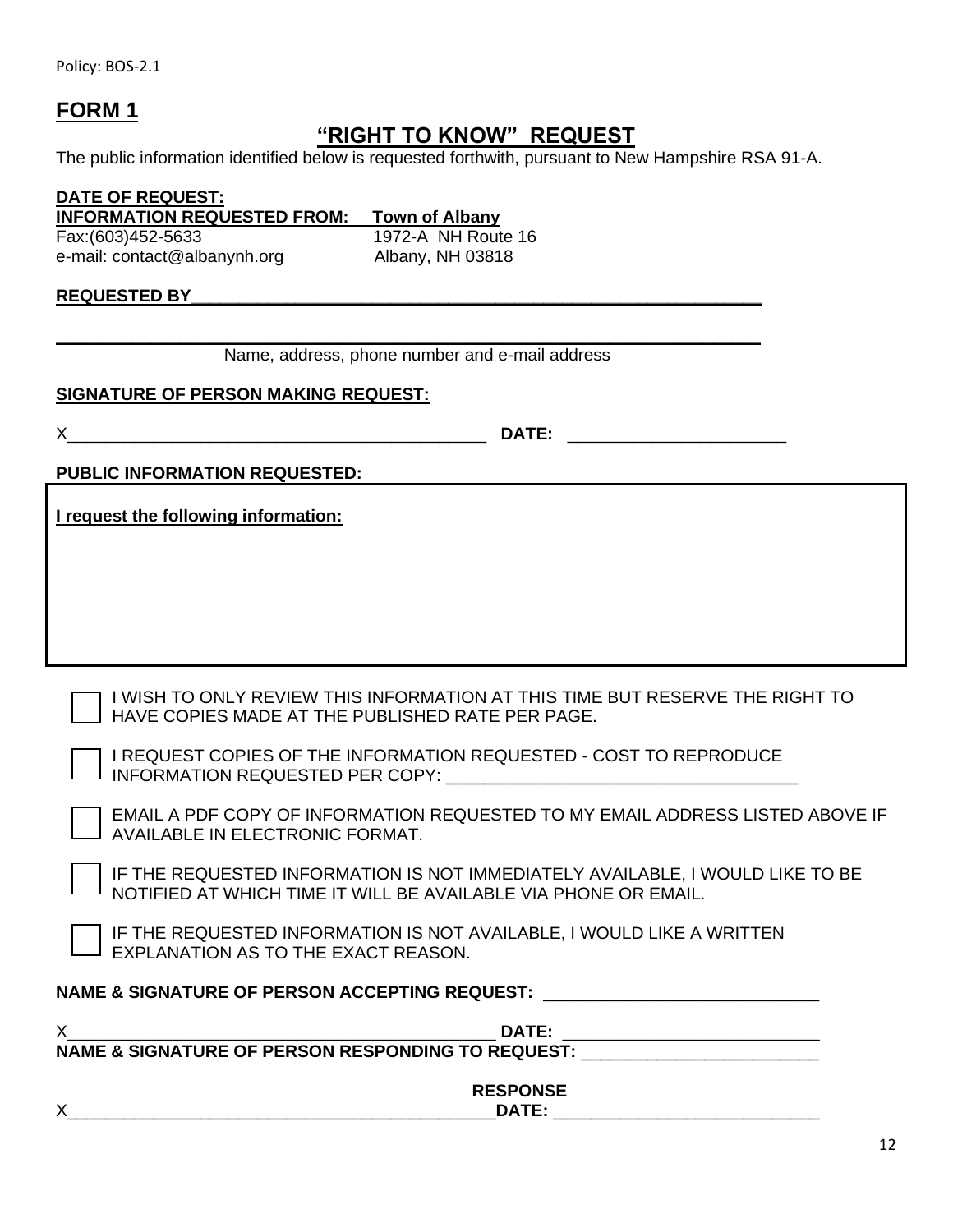## **ALL CONTENT REPORTS SHALL BE IN THE TOWN ADMINISTRATORS HANDS BY THE FIRST (1 ST) TUESDAY IN FEBRUARY**

REQUIRED CONTENT: NHMA List

- □ Copy of Municipal Budget (Form MS-6 or MS-7); RSA 32:5, VII
- $\Box$  Balance Sheet as of December 31 of the previous year (June 30 in fiscal year municipalities); RSA 41:9, IV and RSA 41:13
- □ Selectmen's Report; RSA 41:13 and RSA 41:14
- $\Box$  Tax Collector's Report (including summaries of tax warrants and tax lien accounts); RSA 41:35
- □ Treasurer's Report; RSA 41:29, III
- $\Box$  Report of the highway agent; RSA 231:68
- $\Box$  Summary of report of trustees of trust funds; RSA 31:33
- $\Box$  Report of municipal auditors; RSA 41:31-d
- $\Box$  Report of independent auditor's findings and recommendations; RSA 21-J: 21
- $\Box$  Report of Conservation Commission; RSA 36-A: 2

#### OPTIONAL CONTENT:

- $\Box$  List of Town Officers, Officials and Representatives with Terms & Expiration years
- □ Town Moderator
- Selectmen (3)
- □ Town Clerk / Tax Collector
- Deputy Town Clerk / Tax Collector
- Treasurer
- Deputy Treasurer
- Road Agent
- $\square$  Fire Chief
- □ Fire Warden
- □ Health Officer & Deputy Health Officer
- □ County Sheriff & Deputies
- $\square$  Trustees of Trust Funds (3)
- □ Cemetery Trustees (3)
- $\Box$  Supervisors of the Checklist (3)
- Planning Board Members (7)
- □ Planning Board Alternates (2)
- □ Zoning Board of Adjustment (ZBA) Members (5)
- □ Zoning Board of Adjustment (ZBA) Alternates
- □ Conservation Commission Members(5)
- □ Conservation Commission Alternates (2)
- □ LMWVSWD (Solid Waste Group Representative)
- Heritage Commission / Historical Committee
- □ Recreation Committee / Party Group
- Animal Control Officer
- □ School Board Members (3)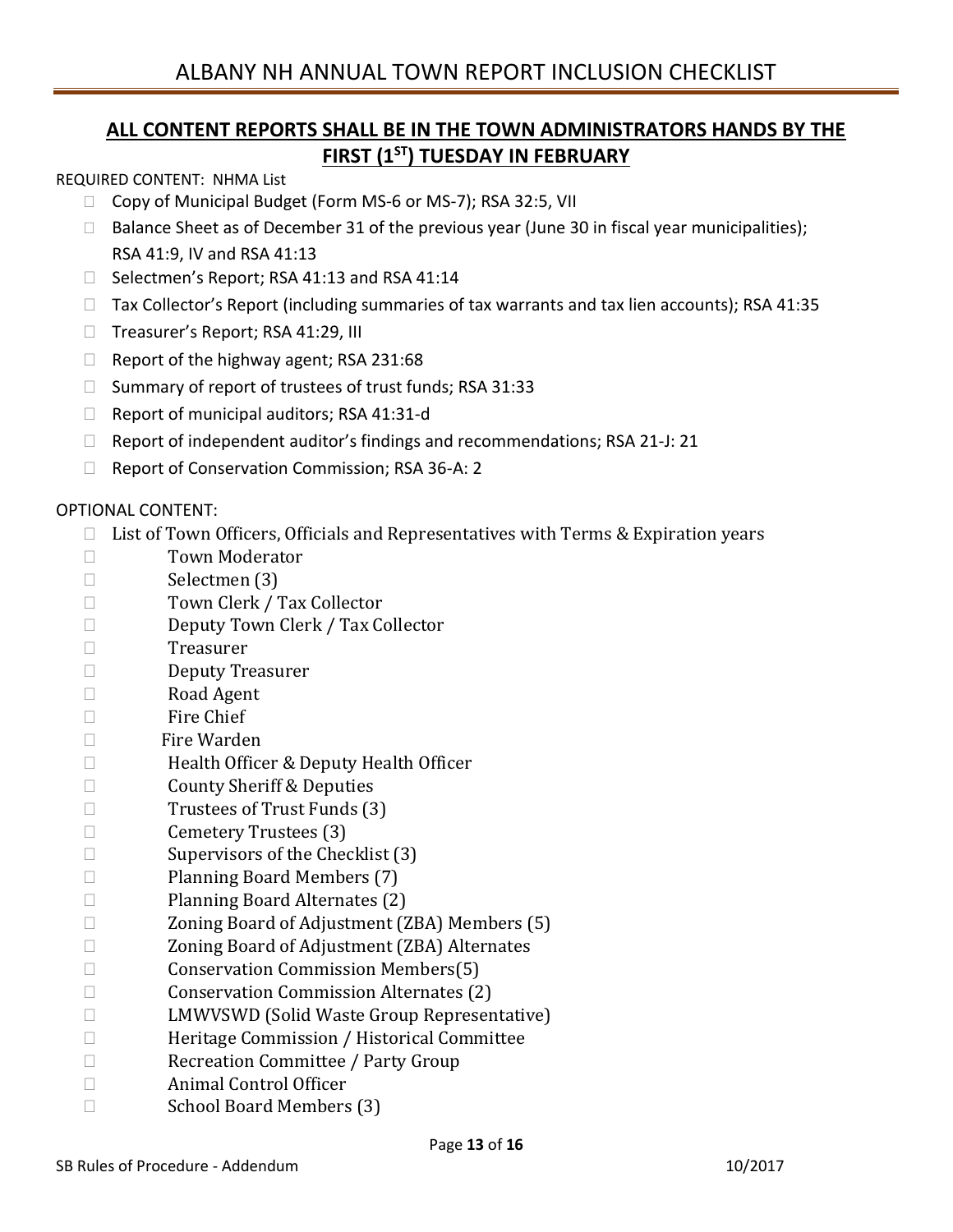- □ School Board Clerk
- □ School Board Treasurer
- □ School Board Moderator
- NH State Senator
- $\Box$  NH STATE Representatives (3)
- NH Executive Councilor
- USFS Saco Ranger Station Head Officer
- □ North Country Council (NCC) Representatives (2)
- □ Mount Washington Valley Economic Council (MWVEC) Representatives (1)
- Eastern Slopes Airport Authority (ESAA) Representative Fryeburg Airport (1)
- □ **\*\*Notation at end of list saying THANK YOU of all who volunteer to make the Town of** 
	- Albany N.H. function or something similar.
- $\Box$  Cover Dedication and notation inside front cover
- $\Box$  Index Table of Contents
- $\Box$  Page numbers
- $\Box$  Copy of town warrant with estimated tax rate impacts
- $\Box$  Comparative statement of estimated and actual revenues for the previous year
- $\Box$  Comparative statement of appropriations and expenditures for the previous year (budget versus actual expenditures)
- $\Box$  Detailed statement of receipts (by revenue source) and expenses
- $\Box$  Summary of inventory valuation, taxes assessed, and tax rate computation
- $\Box$  Statement of outstanding debt (MS-5 or notes to the audited financial statements)
- $\Box$  Schedule of town owned property (land, buildings, major equipment)
- □ Auditor's Report & Financial Statements Report of independent auditor (auditor's opinion letter, management discussion and analysis, financial statements and notes)
- $\Box$  Minutes of previous year's annual town meeting & complete election results, and any special meeting(s)
- $\Box$  Report of the Town Clerk / Tax Collector
- Town Clerk Report
- □ Tax Collector's Report
- □ Town Assessor's Report Jason Call
- □ Solid Waste Disposal Costs
- □ Recreation Costs
- $\Box$  Tax rate comparisons by year
- $\Box$  Reports of Town departments shall be due on the first (1<sup>st</sup>) Tuesday in February Every report submitted by a town official or by a board, commission, or trustees should include the name(s) and/or signature(s) of the individual(s) responsible for that report. Each such report should include the names or signatures of a majority of the members, not just the chairman.
- □ Selectmen
- □ Cemetery
- Road Agent
- Planning Board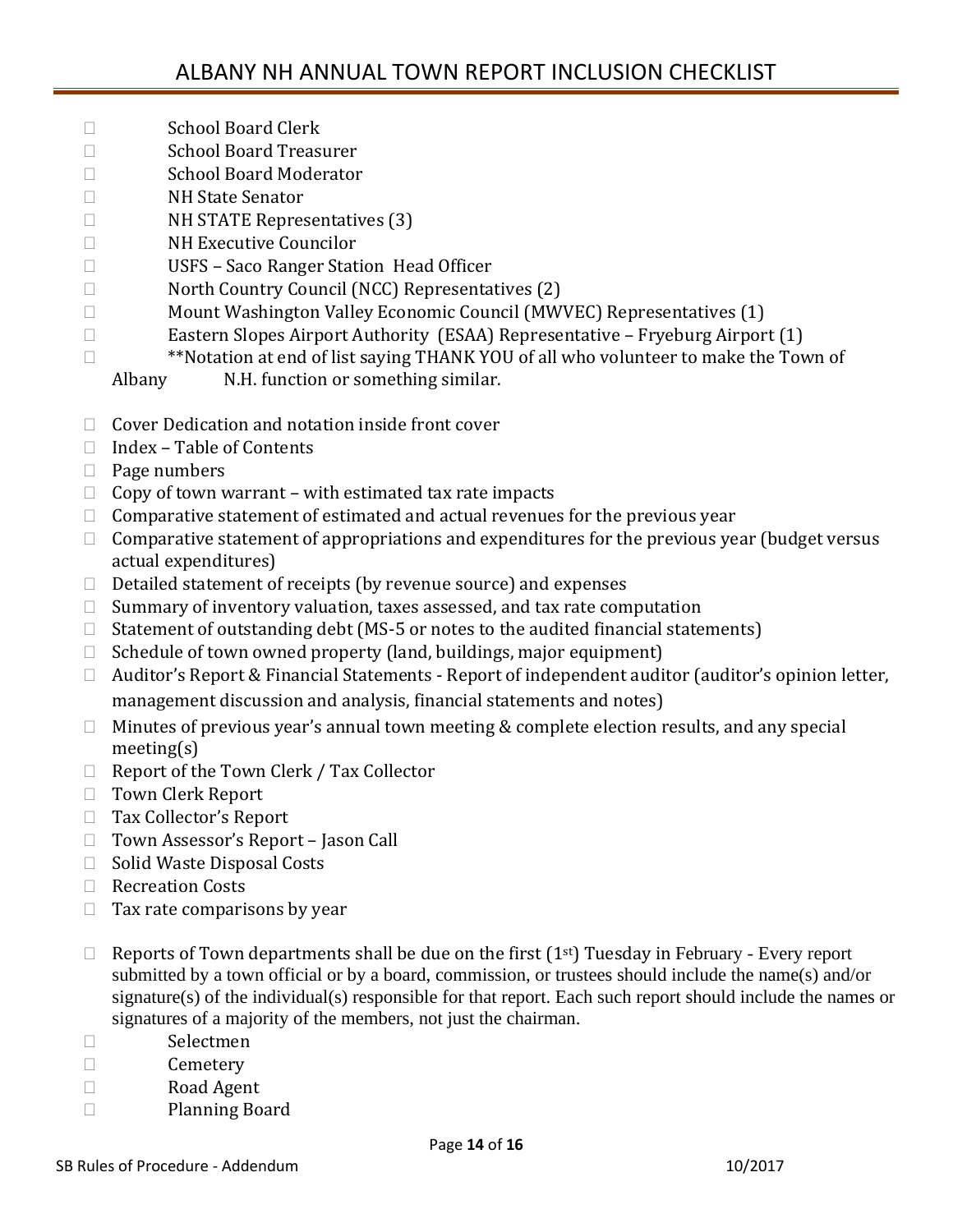## ALBANY NH ANNUAL TOWN REPORT INCLUSION CHECKLIST

| $\Box$      | Planning Board - Capital Improvement Plan - CIP - Report & Spread sheet                |
|-------------|----------------------------------------------------------------------------------------|
| $\Box$      | <b>ZBA</b>                                                                             |
| Ш           | <b>Conservation Commission</b>                                                         |
| L           | <b>Conservation Fund</b>                                                               |
| □           | Heritage Commission / Historical Committee                                             |
| L           | <b>CVFD</b>                                                                            |
| Ш           | <b>Carroll County Sheriff</b>                                                          |
| Ш           | Conway Library                                                                         |
| □           | Treasurer                                                                              |
| u           | <b>Trustees of Trust Funds</b>                                                         |
| L           | <b>Town Clerk</b>                                                                      |
| Ш           | <b>Tax Collector</b>                                                                   |
| □           | <b>Health Officer Report</b>                                                           |
| u           | Animal Control Officer Report                                                          |
| Ш           | Recreation Committee / Party Group                                                     |
| Ш           | LMWVSWD (Solid Waste)                                                                  |
| $\Box$      | Fire Chief Report - CVFD                                                               |
| $\Box$      |                                                                                        |
| $\Box$      | Reports of Town Organizations & Civic Groups                                           |
| $\Box$      | <b>Historical Society</b>                                                              |
| П           | The Albany Civic Group Foundation (Scholarship) - Lora Johnson Pierce Scholarship Fund |
|             | Recipients of scholarships??                                                           |
| $\Box$      | Albany Party Group                                                                     |
| $\Box$      | Reports of Town Membership Groups                                                      |
| Ш           | <b>Executive Council Report</b><br>NH State Representative Reports                     |
| Ш<br>$\Box$ | <b>NH State Senator Report</b>                                                         |
| Ш           | North Country Council (NCC) - Roads - CEDS - e3tc.                                     |
| Ш           | Mount Washington Valley Economic Council (MWVEC)                                       |
| Ш           | Eastern Slopes Airport Authority (ESAA) - Fryeburg Airport                             |
| □           | WEB Site URL - video URLs also                                                         |
| $\Box$      | Selectman's Office Hours & contact information                                         |
| $\Box$      | Town Clerk / Tax Collectors Office hours                                               |
| $\Box$      | Vital Records / births, deaths etc.                                                    |
|             |                                                                                        |

### ALBANY SCHOOL DISTRICT SECTIONS:

- $\Box$  Report of school district or village district/precinct to their voters (may be a separate report or combined with the town report); RSA 32:5, VII
- □ Albany School District Members & Officials
- □ School Board (3)
- Moderator
- Treasurer